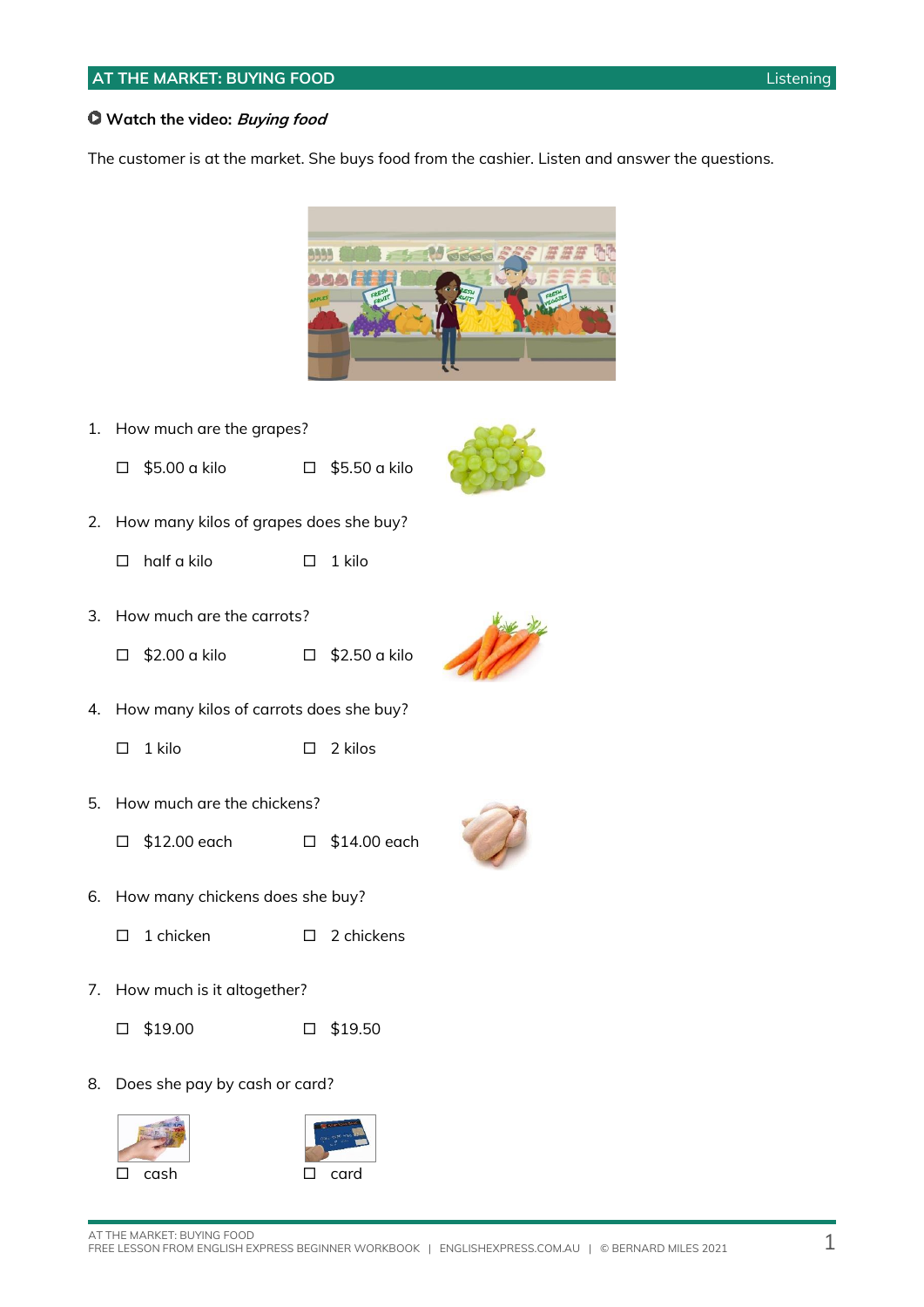|                     | AT THE MARKET: BUYING FOOD                                                          | Reading and speaking |
|---------------------|-------------------------------------------------------------------------------------|----------------------|
| r<br>$\bullet$<br>٠ | Read it aloud.<br>The customer is at the market.<br>She buys food from the cashier. | (9)<br>SPOR          |
|                     |                                                                                     | Customer<br>Cashier  |
|                     | Hi. How can I help you?                                                             |                      |
|                     | Hi. How much are the grapes?                                                        |                      |
|                     | The grapes are \$5.00 a kilo.                                                       |                      |
|                     | I'll have half a kilo of grapes, please.                                            |                      |
|                     | Sure. Anything else?                                                                |                      |
|                     | Yes. How much are the carrots?                                                      |                      |
|                     | The carrots are \$2.50 a kilo.                                                      |                      |
|                     | I'll have 2 kilos of carrots, please.                                               |                      |
|                     | Sure. Anything else?                                                                |                      |
|                     | Yes. How much are the chickens?                                                     |                      |
|                     | The chickens are \$12.00 each.                                                      |                      |
|                     | I'll have 1 chicken, please. How much is it altogether?                             |                      |
|                     | It's \$19.50 altogether. Are you paying by cash or card?                            |                      |
|                     | Cash. Here you are.                                                                 |                      |
|                     | Thanks. Here's your food.                                                           |                      |
|                     | Thanks.                                                                             |                      |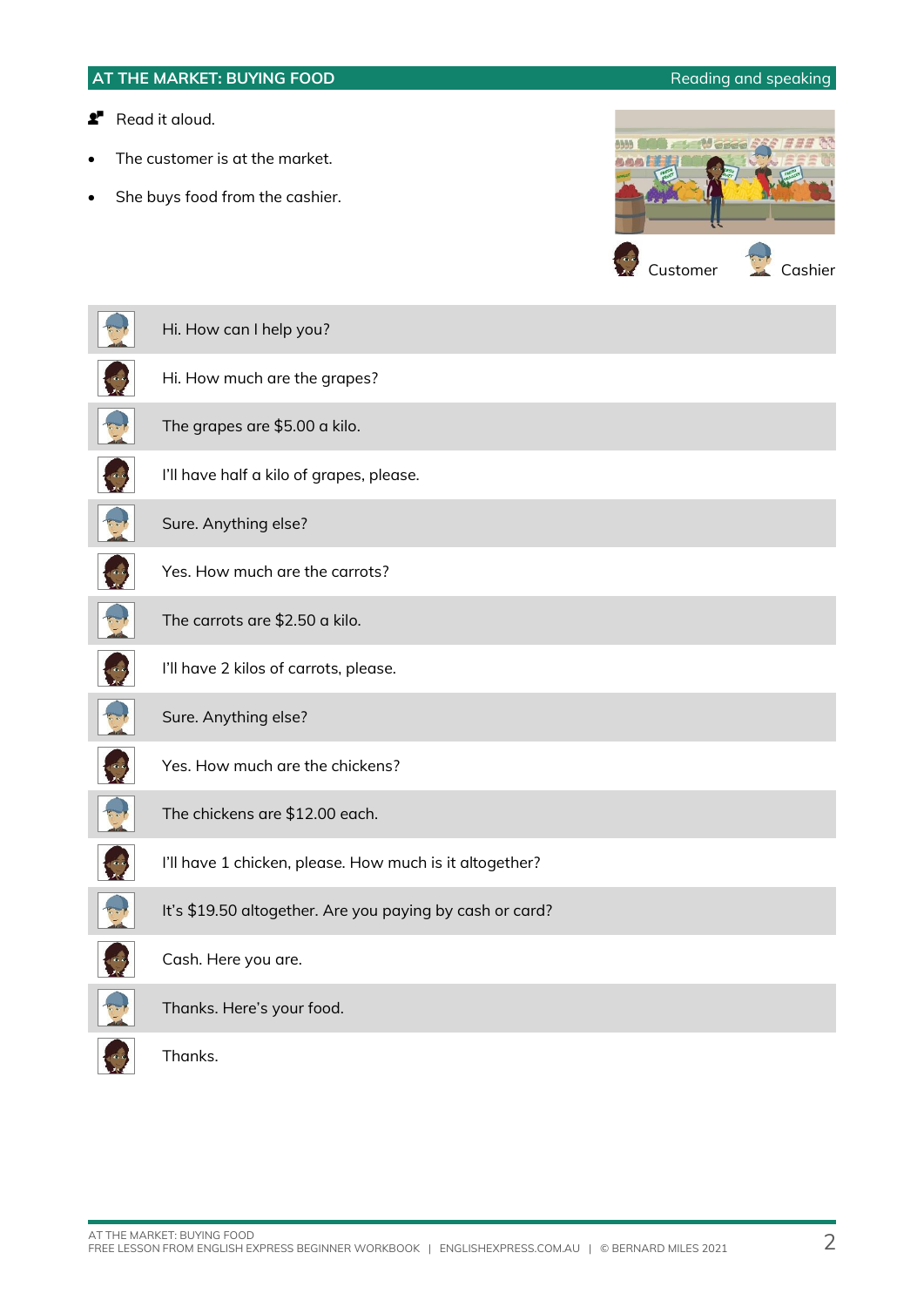# **Videos**

Video links for this resource available at: **[englishexpress.com.au/bw](https://www.englishexpress.com.au/bw)**

### **Answer Key and Guide**

#### **Listening**

#### **Answers**

- **1. \$5.00 a kilo**
- **2. half a kilo**
- **3. \$2.50 a kilo**
- **4. 2 kilos**
- **5. \$12.00 each**
- **6. 1 chicken**
- **7. \$19.50**
- **8. cash**

#### **Teacher notes**

▪There are two versions of the video: one with captions and one without captions. Use the video without captions to focus on listening skills.

#### **Reading and speaking**

#### **Teacher notes**

▪A full transcript of the dialogue is presented. Students can role-play the scenario and read it aloud.

▪The dialogue uses the contraction *I'll = I will.* This may need to be introduced to students.

### **Extra ideas**

- Focus on pronunciation: difficult sounds, linking, stress, intonation.
- Focus on useful words and phrases. Examples: *How can I help you? Anything else? Here you are.*
- ▪Cut up the dialogue. Students put it in order.